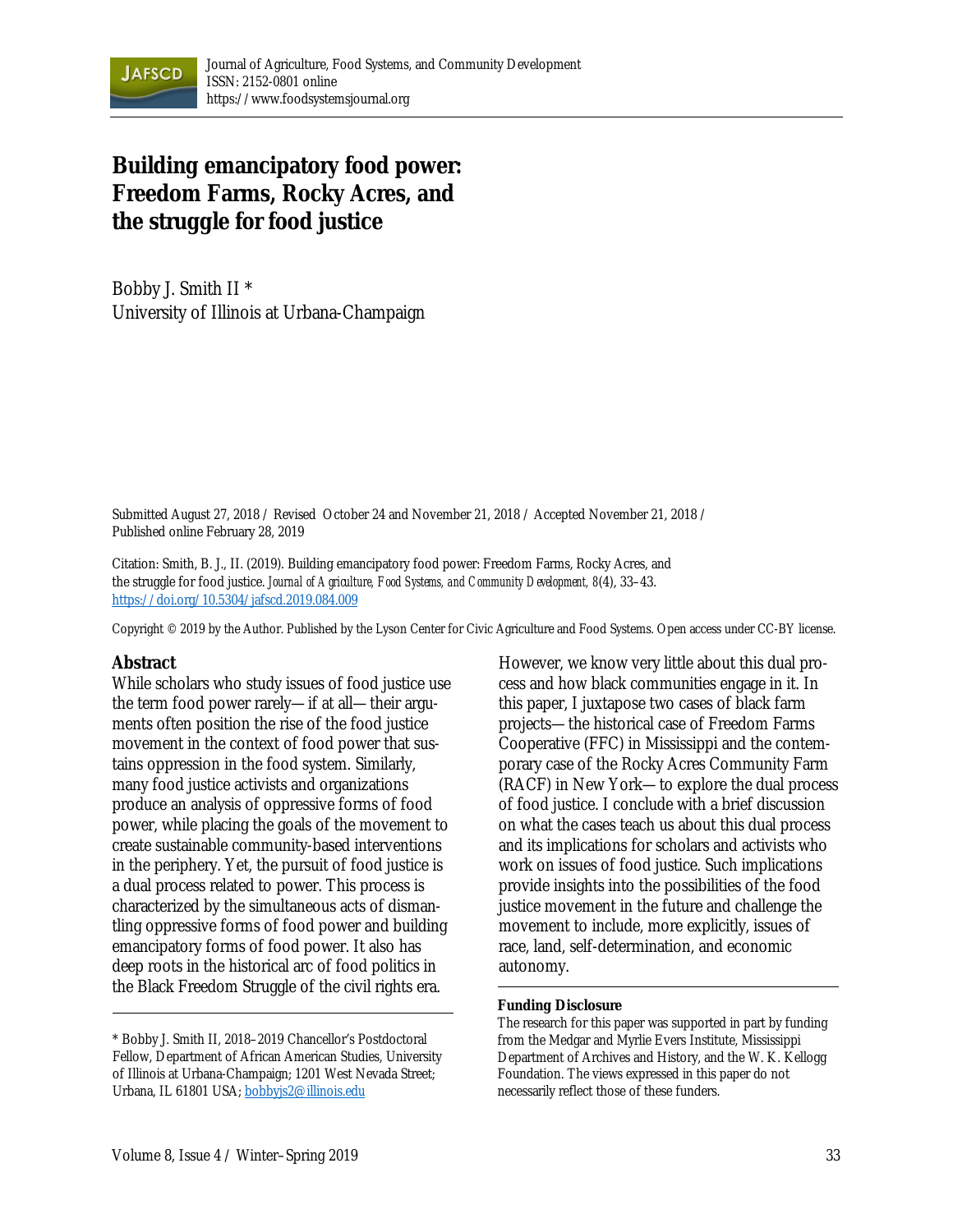# **Keywords**

Food Justice, Food Power, Race, Land, Economic Autonomy, Self-determination

# **Introduction**

In September of 2015, WhyHunger published a short series of stories in its website's Food Justice Voices section about the relationship between state violence against black communities and the national struggle for food justice (Beckford, 2015). Organized by co-founder of the National Black Food and Justice Alliance Beatriz Beckford, the series was designed to "to lift up the silent, often unnamed killers of black bodies that are related to food, land and the lack thereof," she argued (Beckford, 2015, p. 1). Drawing our attention to the oppressive social, economic, and political forces that shape access to food in black and brown communities, Beckford further argued that "the intricacy of America's systems of oppression have always used land and food as weapons of choice" (Beckford, 2015, p. 2). Echoing the same sentiments civil rights activist Mrs. Fannie Lou Hamer lamented in a 1968 article in the Wisconsinbased magazine *The Progressive* (White, 2017a), Beckford shed light on the many historical and contemporary instances in which food is framed as a weapon against communities of color. This weaponization process transforms food into a tool to maintain a larger agenda of racism, inequality, oppression, and marginalization. Such instantiations and processes can be largely understood as what some historians, legal scholars, and political scientists describe as "food power."

 Traditionally, the concept of food power is theorized as oppressive or as a weapon in the context of inequality, global politics, and national security. Paarlberg (1978) defined food power "as the manipulation of international food transfers in the effective pursuit of discrete diplomatic goals" (p. 538). Wallensteen (1976) argued that food power is better understood as the use of food as an economic weapon to achieve political goals. Drawing on the work of Wallensteen, Gross and Feldman (2015) argued that food power uses food not only because of its economic use or "its essentiality to life, but also because of its significance to human existence: our cultural experiences, our

family and communal lives, our pleasures, and our bodies" (p. 433). They suggest that food power can be "exercised not only through direct control over food supply and food availability, but also by impacting people's access to adequate food" (Gross & Feldman, 2015, p. 380). Similarly, McDonald (2017) argued that food power could be "deployed indirectly, in the form of trade or humanitarian assistance, or directly, in the form of giving or withholding food in times of crisis" (p. 3).

 Together, these notions reveal that food power is simultaneously a historical symbol of political freedom and a mechanism that creates uneven access to food (Howerton & Trauger, 2017). In international contexts, food power has maintained what sociologist Phil McMichael (2005) called the "corporate food regime," which led to the corporatization of agriculture throughout the world. This corporatization depends on production methods employed by large farms and technologies developed by large agribusinesses that ignore the detrimental impact of these methods on small and medium-scale farms and the environment (Lyson, 2004). In the U.S. context, food power manipulates access to the means to grow, consume, and distribute foods, dovetailed with the maneuverings of the corporate food regime. These maneuverings create conditions that shape how we understand food justice and the movement associated with the concept. Here, food justice is defined as a historical set of ideological commitments, frameworks, and strategies designed to eradicate inequalities of race, class, gender, and sexuality reproduced in the food system and society that contribute to the rise of hunger, poverty, and food insecurity (Glennie & Alkon, 2018; Hislop, 2015; Sbicca, 2018).

 In relation to this definition, most scholars who study food justice position the movement as a direct response to the affluent and classist characteristics of consumer-led food movements (Minkoff-Zern, 2017). Some scholars have argued that the movement rises as a response to the community food security movement's main focus on white communities and producers (Alkon & Guthman, 2017). Others have even argued that food justice rises in response to state-sanctioned discrimination and racism against black farmers and native populations (Alkon & Norgaard, 2009).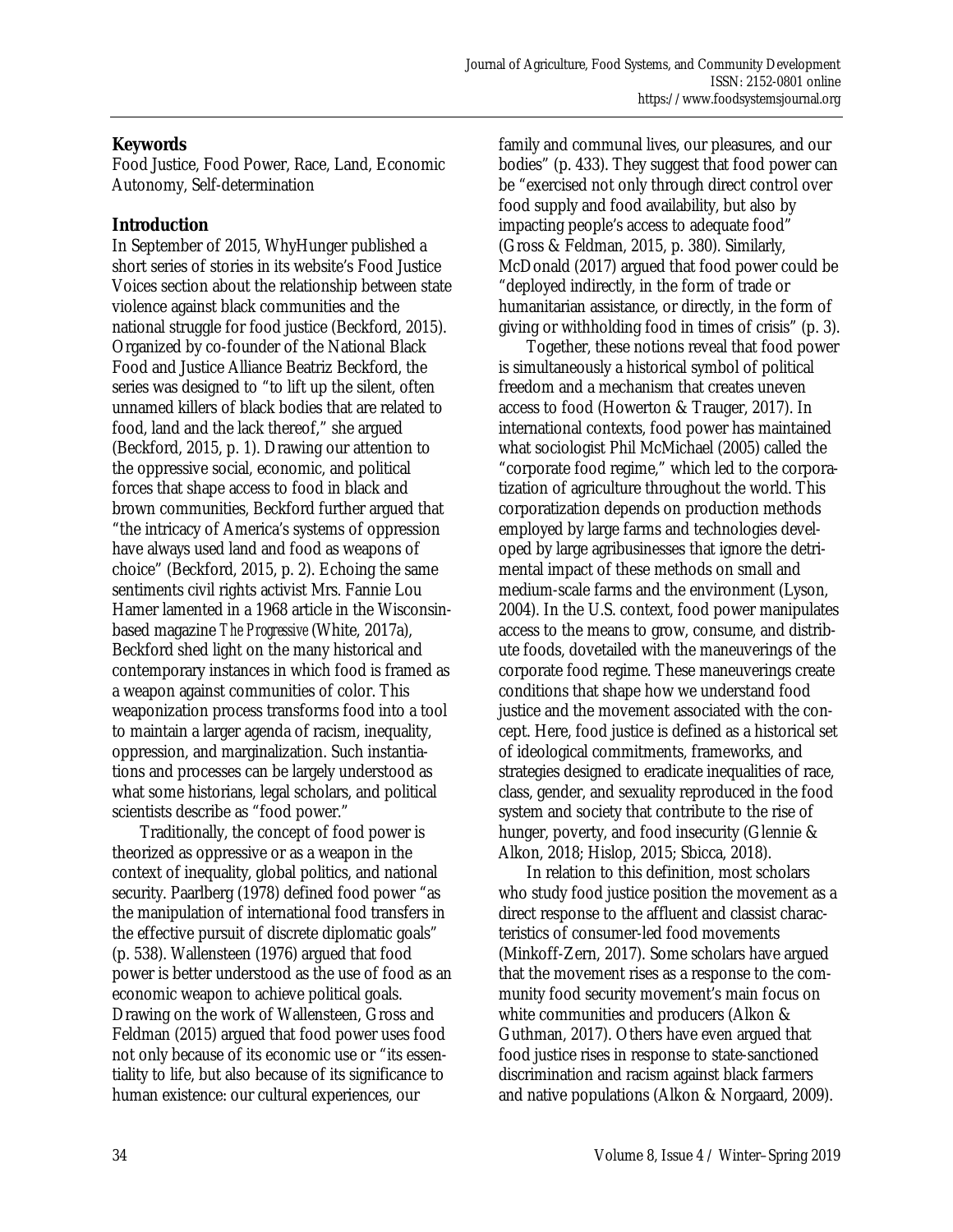While scholars of food justice use the term "food power" rarely if at all, their arguments often position the rise of the food justice movement in the context of food power that sustains oppression in the food system. Similarly, many food justice activists and organizations analyze oppressive forms of food power while placing the goals of the movement to create sustainable community-based interventions in the periphery. They also suggest a linear path to food justice that begins with dismantling oppression, followed by the building of sustainable solutions or community-based interventions. Yet, the struggle for food justice is a dual process related to power. This process is characterized by the simultaneous acts of dismantling oppressive forms of food power and building emancipatory forms of food power. It also has deep roots in the historical arc of food politics in the Black Freedom Struggle of the civil rights era and is visible through the work of a small group of black food justice activists today. We know very little, however, about this dual process and how black communities have engaged in it.

 My aim in this paper is to explore the dual process of food justice by examining how it is navigated by black communities in historical and contemporary contexts. To accomplish this, I juxtapose two cases of black farm projects: the historical case of Freedom Farms Cooperative (FFC) in the Mississippi Delta during the civil rights era and the contemporary case of Rocky Acres Community Farm (RACF) in central New York State. While these two cases focus more on building emancipatory forms of food power within the dual process of food justice, they enhance our overall understanding of the entire process. In the sections to follow, I begin by briefly describing the research methods used to generate data for this research. Then, I juxtapose the cases of FFC and RACF to explore the dual process of food justice. I conclude with a brief discussion on what the cases teach us about this dual process and its implications for scholars and activists who work on issues of food justice. These implications provide insights into the possibilities of the food justice movement for the future that reach beyond the act of accessing food. These insights challenge the food justice movement to include, more explicitly, issues of

race, land, self-determination, and economic autonomy. Moreover, they reveal a neglected way of thinking about the concept of food power as a mechanism of emancipation, empowerment, and resistance, in historical and contemporary contexts.

# **Research Methods and Data**

In order to explore the dual process of food justice, I used a qualitative collective case study approach (Stake, 1995). This approach is characterized by a set of cases examined to provide insights on a specific issue or phenomenon (Stake, 2003). It is used when a researcher is interested in a set of cases for the sole purpose of gaining insights and uncovering knowledge about a specific phenomenon, and not necessarily the cases themselves (Luck, Jackson, & Usher, 2006). Robert Stake (2003) describes this approach as the instrumental case study method extended to several cases. In the instrumental approach, "the case is of secondary interest," Stake argued, "it plays a supportive role, and it facilitates our understanding of something else" (p. 137). While the cases are still examined in depth and situated in their specific contexts, the focus of inquiry is not the set of cases. In this study, the approach enabled me to deliberately focus on exploring the dual process of food justice via my two cases: FFC and RACF. Specifically, I consider how these two farm projects navigate this dual process in their specific contexts.

 Four specific methods were used to collect and analyze data to generate the cases: archival research, content analysis, participant observation, and semistructured interviews. The data for the FFC case was collected and analyzed in three phases. First, I conducted extensive archival research at the Mississippi Department of Archives and History (MDAH) in Jackson, Mississippi. Specifically, I collected and analyzed the records of FFC and the papers of its founder, civil rights activist Mrs. Fannie Lou Hamer. The Hamer papers at MDAH include—along with her speeches, personal writings, and newspaper clippings—detailed reports, internal documents about FFC's day-to-day operations, budgets, background information, and correspondences. Second, I merged data from my archival research with a systematic content analysis of several scholarly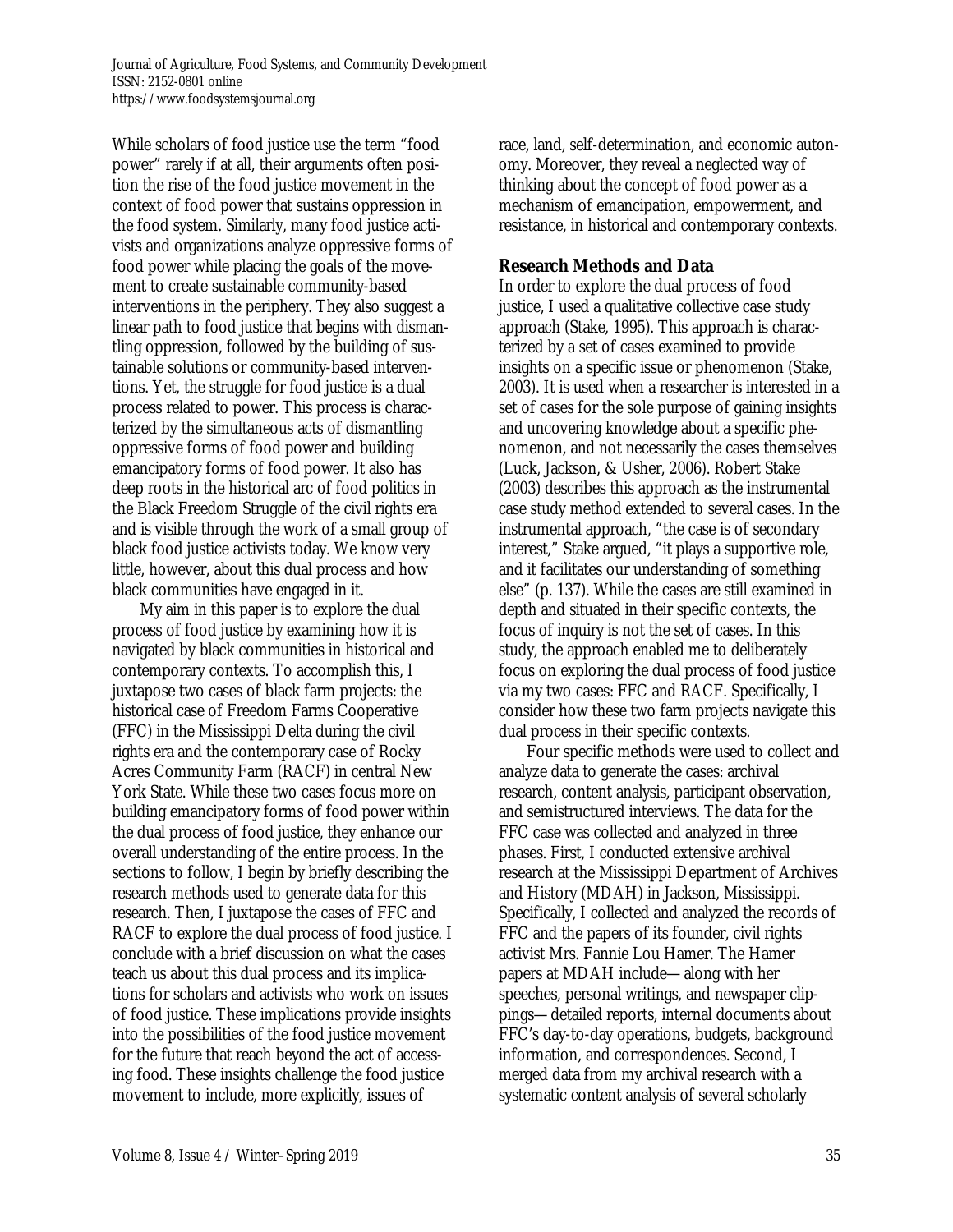secondary sources on Hamer and FFC. These include two key biographies of Hamer: Kay Mills' (1994) *This Little Light of Mine: The Life of Fannie Lou Hamer* and Chana Kai Lee's (2000) *For Freedom's Sake: The Life of Fannie Lou Hamer.* Other key scholarly works I analyzed include Asch (2008), Nembhard (2014), and White (2017a). Third, I conducted ethnographic research in the summer and fall of 2017 in Mississippi. During this time, I participated in a series of events and talks to commemorate the 100th birthday of Hamer at the Council of Federated Organization's (COFO) Civil Rights Education Center at Jackson State University. I also traveled to the original location of FFC in the Mississippi Delta and conducted semistructured interviews with two key informants at the Fannie Lou Hamer Museum who knew Hamer and her work on FFC. These questions focused on Hamer's work on poverty and hunger throughout the Delta. I wrote detailed fieldnotes about these experiences, which also helped me develop this case.

 The data for the RACF case was collected and analyzed in three phases. First, I collected data through participant observation. I worked with RACF's owner and operator, food justice activist Rafael Aponte, on several farm projects and community food programs throughout Central New York, and served alongside Aponte on the inaugural Tompkins County Food Policy Council. Through these experiences, I was able to observe how Aponte framed his food justice work not only on the farm but also in the context of the local food environment of the county. I kept a file of fieldnotes on these interactions and observations. Second, I conducted one on-farm semistructured oral history interview with Aponte. My interview questions were separated into four segments and asked about his (1) food justice activism, (2) journey to farming, (3) farm history, and (4) experience as the only black farmer in the county. After the interview, I followed up with several semistructured informal interviews with Aponte and others while developing the case to gain more insights on some things discussed but not elaborated on during the initial oral history interview. Third, to analyze the interviews and my field notes, I looked for themes that arose during our interviews

concerning his perspective on the work and process of food justice. Specifically, I used food justice as a theoretical framework to interpret these themes and develop this case.

### **The Freedom Farms Cooperative: Food, Race, and Land in Ruleville, Mississippi, 1969–1977**

During the 1960s and 1970s, Sunflower County, Mississippi, was the epicenter of food insecurity, hunger, racism, and poverty in the U.S. At the time, over 4,000 black families in the county who resided in or around the town of Ruleville lived below the poverty line, less than 0.2% of blacks owned land, and rates of infant mortality and dietrelated illnesses were among the highest in the nation (Lee, 2000; White, 2017a). In terms of labor, the majority of blacks in the county were employed by the agricultural industry. While some of them lived on plantations working as sharecroppers, by the late 1960s many were forced off plantations due to the mechanization of the cotton industry. Yet, many of those who were forced off continued to work as low-paid farmworkers on other plantations. This shift from being sharecroppers to farmworkers impacted the ways in which many rural black communities accessed employment and food, exacerbating issues of displacement, hunger, and poverty. Set against this backdrop, these conditions reshaped how many black residents viewed land. Many saw agriculture and land as sites of oppression and exploitation. However, Hamer, a former sharecropper turned civil rights activist, thought that if blacks could reimagine their relationship with land—in the context of freedom, agrarianism, and economic independence—they could be empowered to resist and survive their current plight.

 At the time, Hamer was known for her work with the Student Nonviolent Coordinating Committee (SNCC) and her speech during the 1964 Democratic National Convention. However, following the passage of the Voting Rights Act of 1965, Hamer turned her attention to addressing the food needs of poor displaced black sharecroppers in the Mississippi Delta to extend the civil rights agenda. Building on her civil rights experience and a strong belief in black self-determination, Hamer founded the FFC in 1969. This cooperative was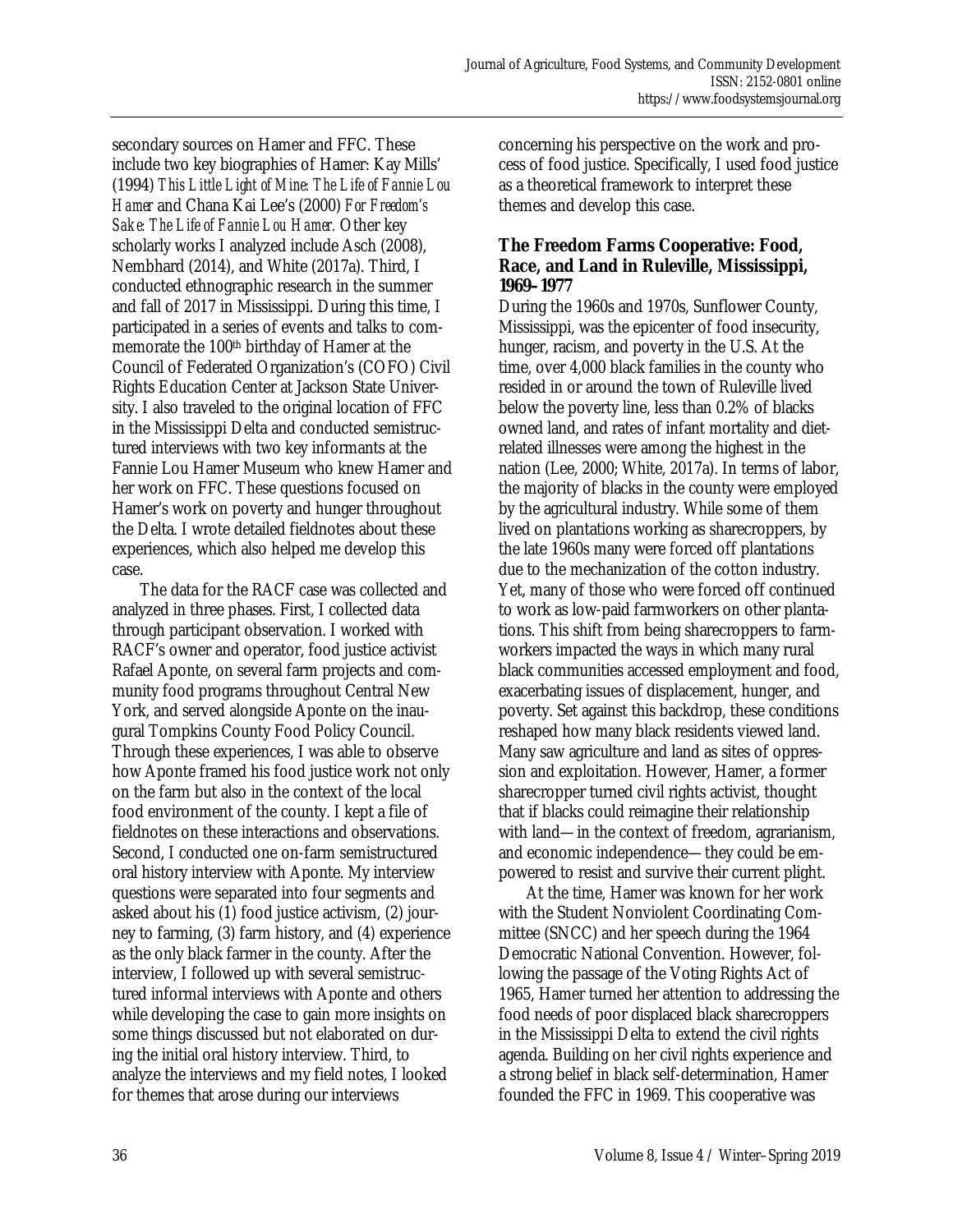built on a philosophy of empowerment and analysis of the importance of land (Lee, 2000). In the context of land, Hamer believed that the politics of land access were extremely important to the freedom and survival of her community. "Because of my belief in land reform, I have taken the steps of acquiring land through cooperative ownership," Hamer stated in her famous 1971 speech, "If the Name of the Game is Survive, Survive" (Hamer, 1971). "In this manner, no individual has title to, or complete use of, the land," she continued; "the concept of total individual ownership of huge acreages of land, by individuals, is at the base of our struggle for survival. In order for any people or nation to survive, land is necessary" (Hamer, 1971). By linking land and freedom, Hamer conceptualized a framework of cooperative ownership that cultivated "many opportunities for group development of economic enterprises which develop the total community, rather than create monopolies that monopolize the resources of a community" (Hamer, 1971). In this way, cooperative ownership opposed the "individualistic notion of economic development, freedom, or progress" (Nembhard, 2014, p. 178). This opposition in the context of black communities echoed sociologists W. E. B. Dubois' and Chancellor Williams' notions of black economic progression at the intersection of economic sustainability, cooperation, and community (Nembhard, 2014).

 At the core of FFC was a food-provisioning program that consisted of a community "bank of pigs" and an extensive vegetable operation (FFC, 1973). Supported financially by members of FFC and individual contributors, this program created a reliable, local source of protein and nutritious vegetables for families throughout Sunflower County. One of the most influential contributors to FFC was the National Council of Negro Women's (NCNW) program of women's self-help and empowerment (Nembhard, 2014; White, 2017a). The purpose of this program, as stated by NCNW then-President Height, was to help "people meet their own needs, on their own terms" (Nembhard, 2014, p. 180). Aligned with Hamer's survival plan for rural blacks and philosophy of self- determination, the NCNW's self-help program donated the first set of pigs to support FFC's bank of pigs in

1967 (White, 2017a). Within three years, the donation yielded over 2,000 pigs and fed over 1,000 families throughout the county.

 The vegetable operation began when FFC purchased its first 40 acres (16 hectares) of land west of Ruleville. Within two years, cooperative members produced thousands of pounds of fresh, culturally appropriate vegetables to poor families, including collard greens, field peas, corn, sweet potatoes, butter beans, okra, tomatoes, and string beans (White, 2017a). Due to the high volume of vegetables produced, FFC often had a surplus, which was sent to many poor families in urban areas such as Chicago. By 1972, FFC acquired 600 more acres (243 ha) of land and expanded its operation to include cash crops such as cotton and soybeans that could be used to offset some of the farm's debt (White, 2017a). It also dedicated land to be used for raising catfish and grazing cattle. As a result, FFC created an alternative food system that not only met the food needs of poor rural blacks but also allowed this population to use its own agricultural knowledge to produce the food. To this end, poor rural blacks used emancipatory food power to create an autonomous agrarian space to meet their needs and sustain their community.

 Alongside the food provisioning program, the cooperative provided civil rights classes and subsidized housing, education, and social services to sustain poor rural blacks and whites as well (Asch, 2008). For instance, during the same year FFC purchased land to develop its vegetable operation, it also developed its subsidized housing program. This program helped over 40 families—who were mostly displaced sharecroppers and farmworkers purchase homes with profits from FFC's cash crops and small loans from banks willing to support the cooperative (Lee, 2000). Regarding its education and social services, FFC generated revenue to support the establishment of a grant and scholarship program. As a result, at least 25 high school students received scholarships and educational grants to "pursue college studies and vocational training," and FFC assisted hundreds of needy families with what they called "Out Right" grants, according to a 1973 FFC status report (Freedom Farm Corporation, 1973). The Out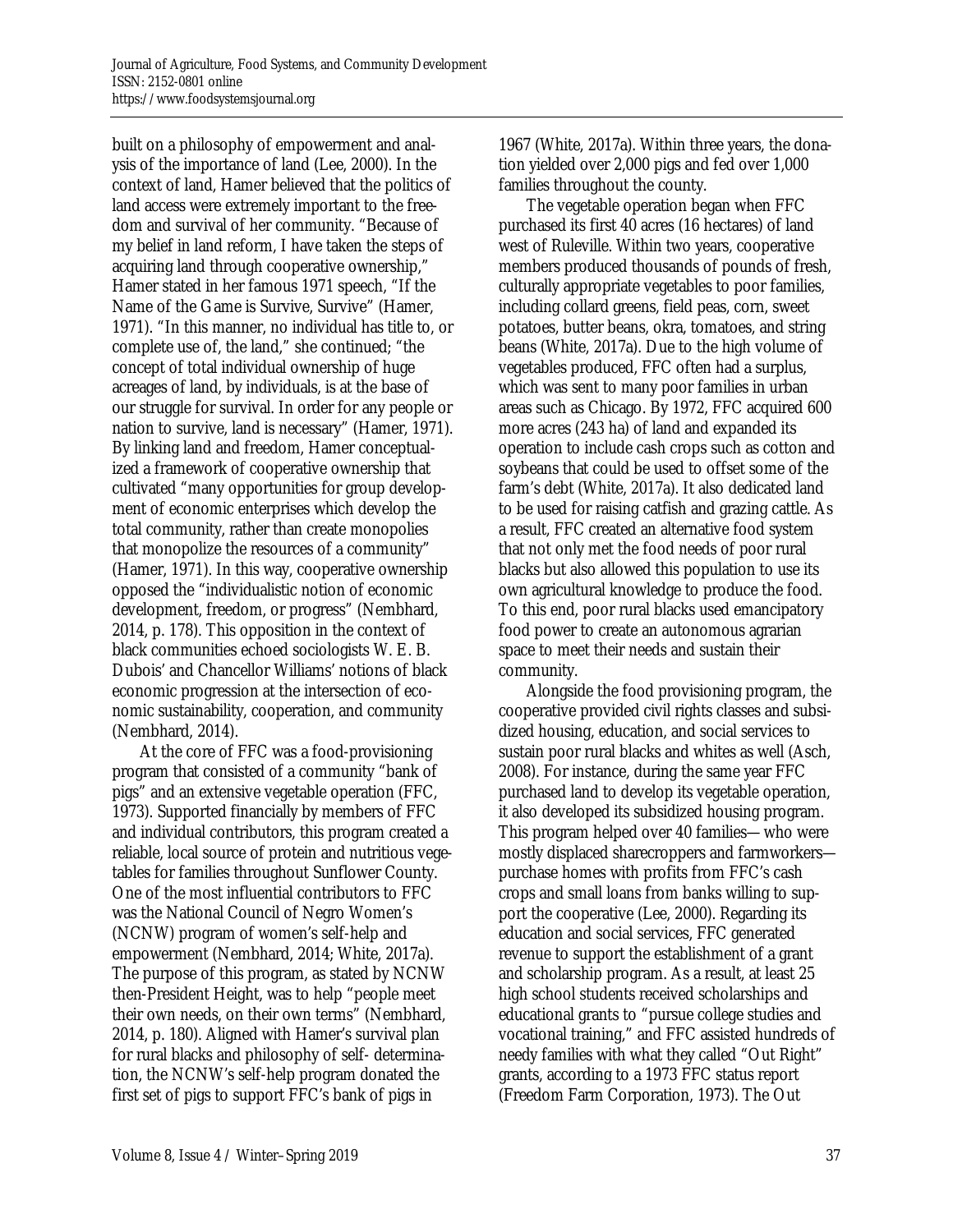Right grants were given "to families in need of financial assistance to purchase food stamps or medicines, clothing, and other necessities" (Freedom Farm Corporation, 1973).

 This holistic approach to addressing community food access and more broad issues allowed FFC to last almost a decade without any government support. However, according to historian Chris Myers Asch (2008), "grand visions did not translate into lasting change" (p. 259). From its outset, FFC experienced two years of drought and floods that affected crop production and had financial troubles keeping up with land payments (White, 2017a). By 1971, FFC's social service programs began to take up more of its profit. In response to this, FFC's board of directors decided to "separate the farming operation of the program from the social service activities" until the profit from "the farming can support the social programs" (Freedom Farm Corporation, 1973). Moreover, with the death of Hamer in 1977, the cooperative lost some of its biggest contributors who had supported the operation because of Hamer's role.

 Taken together, these dynamics led to a major shift in the day-to-day operations of FFC and the cooperative's closing in the late 1970s. Nonetheless, the significance of FFC is rooted in its central analysis and ability to operate in its context. FFC was more than just a farming cooperative that provided a reliable source of local, nutritious foods to poor rural communities in Ruleville and the greater Sunflower County area. The analysis at the core of the cooperative was linked to a philosophy of selfdetermination, community action, and resilience. This analysis created a space for communities to be in charge of ensuring their own liberation from oppression, exploitation, racism, poverty, and other forms of inequality. Despite its ultimate closing, the vision for FFC lives on today through many farm projects in rural and urban black communities across the U.S.

# **The Rocky Acres Community Farm: Food Access, Local Food, and Race in Ithaca, New York**

Since the early 1970s, Ithaca, New York (NY), has been an emblem of the alternative agriculture

movement and nationally known for its devotion to the production, consumption, and distribution of local, nutritious foods. As the largest city in Tompkins County, Ithaca's devotion to local food is visible through a number of places like the Ithaca Farmers Market, the vegetarian-based Moosewood Restaurant, GreenStar Co-Op natural foods market, Groundswell Center for Local Food & Farming, Cornell Cooperative Extension-Tompkins County, and the Cornell Small Farms program. Additionally, the Ithaca Farmers Market offers five access points across the small city and some in the greater Tompkins County area. However, in a place like Tompkins County—where all people should be able to access local food based on its availability—many low-income people and people of color still struggle to access it. For instance, in 2016 approximately 13.5% of the county's residents were food-insecure and 17.1% of children were food-insecure (Gundersen, Dewey, Crumbaugh, Kato, & Engelhard, 2018); 20.1% of all residents lived below the poverty line (U.S. Census Bureau, 2016).

 In an effort to address the struggles of foodinsecure populations of color in Ithaca and neighboring towns, black farmer and food justice activist Rafael Aponte and his wife Nandi developed the 10-acre Rocky Acres Community Farm in 2013. Located just south of New York Route 34B, in the small village of Freeville on the outskirts of Ithaca, RACF is a critical farm space within the county's agricultural scene for black and brown people "who normally aren't part of that picture, both historically and culturally," Aponte told me when I interviewed him. "For people of color, that history is full of exploitation and trauma." The exploitation and trauma Aponte states are directly connected to instances of racial violence toward people of color, sanctioned by systems of domination organized around race, class, food, and agriculture. These systems of domination have penalized and disempowered, for example, black farmers (Green, Green, & Kleiner, 2011) and Native Americans (Norgaard, Reed, & Van Horn, 2011) in the United States, which impacted their respective relationships with land. For black farmers, land historically provided a sense of security that went beyond farming as a means of food security that included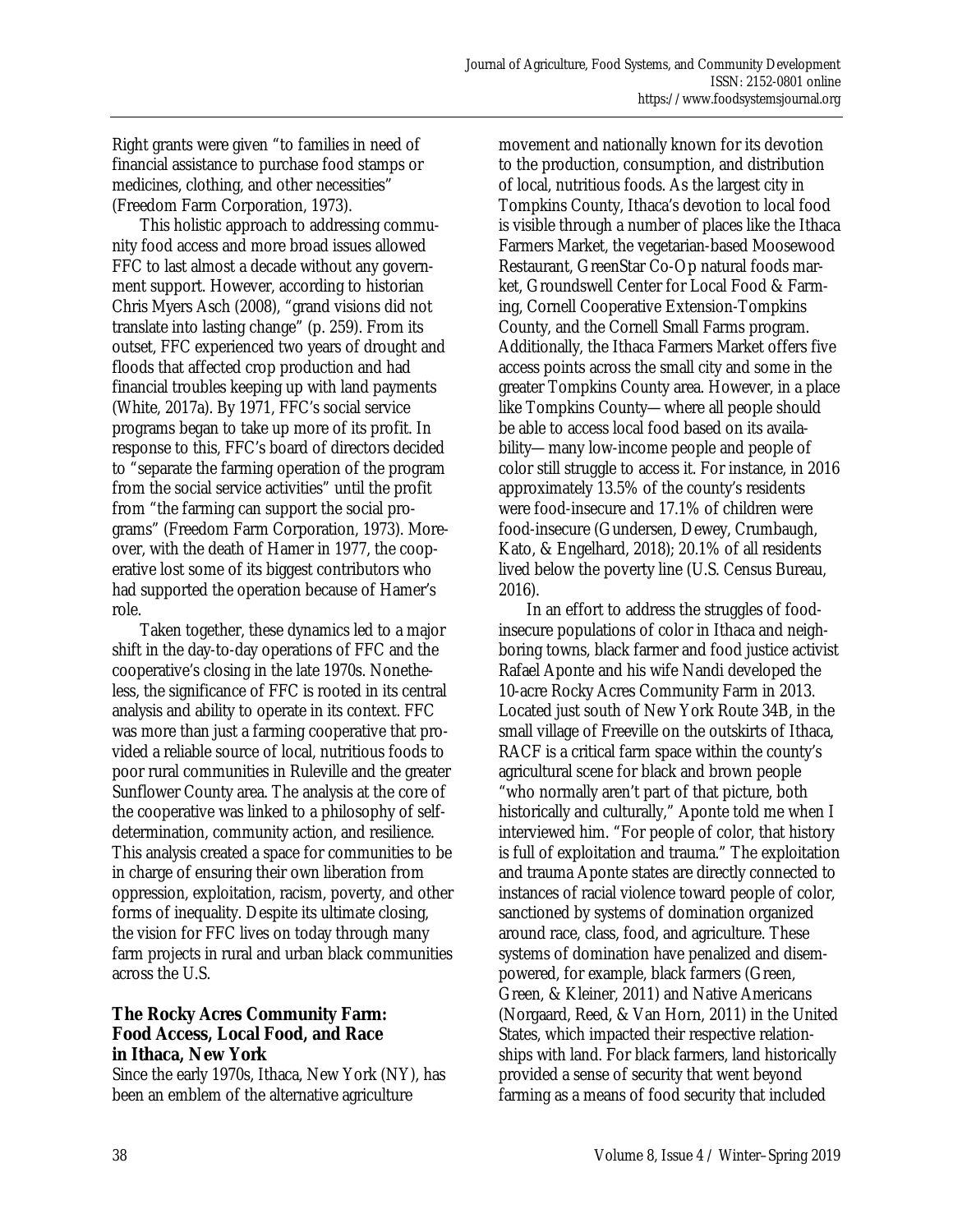economic security. In the case of Native Americans, land is historically and culturally embedded in the sacred relationship between nature and humans, linked to food provision and land stewardship. However, due to state-sanctioned land dispossession and genocide, some members of these communities now view land cultivation as a source of trauma linked to inequality and slavery (Alkon & Norgaard, 2009; Daniel, 2013; Green, Green, & Kleiner, 2011; Norgaard, Reed, & Van Horn, 2011).

 Drawing on this historical understanding of land relations, Aponte converts the farm into a classroom to help communities of color realize and reclaim their own agrarian power in the context of race, history, culture, power, and land. This farm space, moreover, creates an avenue for conversations about the structural barriers and systems that impact access to food while also recovering the often-overlooked history of food and agriculture in communities of color (Bowens, 2015). Recovering this forgotten story, specifically, illuminates how communities of African and Caribbean descent used agricultural knowledge as a form of power in the past to create and sustain community. However, this analysis does not leave out how trauma, exploitation, and inequities have shaped access to food and land in these communities. To address these inequities, Aponte argues that communities must "create an alternative to that system while dismantling [the current food system] that is grinding both people and the planet up." Aponte links this problem to the capitalistic characteristics of the American food system. "Part of the problem," he told me, is that we believe and are "so invested in capitalism that we uphold businesses, the concept of being an entrepreneur, having a business, and hold that as a value."

 By linking his critique of the food system to capitalism, Aponte conceptualizes an analysis that sheds light on how the commodification of food is linked to the market mechanism at the center of economic historian Karl Polanyi's (1957) *The Great Transformation.* This market mechanism is inextricably connected to what I refer to as the dominant U.S. corporate agriculture movement. While many scholars refer to corporate agriculture as a hegemonic market-based structure or regime

(McMichael, 2005), I use the term *movement* to capture the actors of the system who ensure that it is sustained. These actors include agricultural colleges, government agencies, and large transnational agribusiness organizations that support commodity or conventional agriculture (Lyson, 2007). This type of agriculture "is grounded on the belief that the primary objectives of farming should be to produce as much food/fiber as possible for the least cost. It is driven by the twin goals of productivity and efficiency" (Lyson & Guptill 2004, pp. 371- 372). As a result, the movement is often criticized by proponents of alternative agriculture for manipulating the factors of production (land, labor, and capital) to meet its goal of efficiency and productivity while ignoring the destructive effects (degradation of the environment, marginalization of small-scale farmers, conventional farming, unhealthy foods, processed foods, and cheap foods) of this process on people and the environment.

 The power to facilitate the land conversation in relation to an analysis of inequities and capitalism, moreover, represents Aponte's ability to exercise his emancipatory food power and his "right to land," representing what Kerssen and Brent (2017) describe as "land justice—the right of underserved communities and communities of color to access, control, and benefit from land, territory, and resources" (pp. 285–286). The right to land, as the foundation of all farming and agricultural practices, is always a struggle for food justice activists in both urban and rural areas.

 While Aponte has multiple enterprises and offfarm income that allow him to be able to maintain the land, he still struggles to address the food needs of low-income communities of color in a place like Tompkins County through RACF. Yet, one of the most important programs developed by RACF is its Harvest Box Program. Started in 2015, the Harvest Box Program is a partnership between Aponte and the Youth Farm Project (YFP) in the nearby town of Danby. Through this program, RACF places community agency and youth development at the center of the farm planning process. As Aponte put it, the program "is about meeting people, more so meeting people where they're at, giving them control over something that they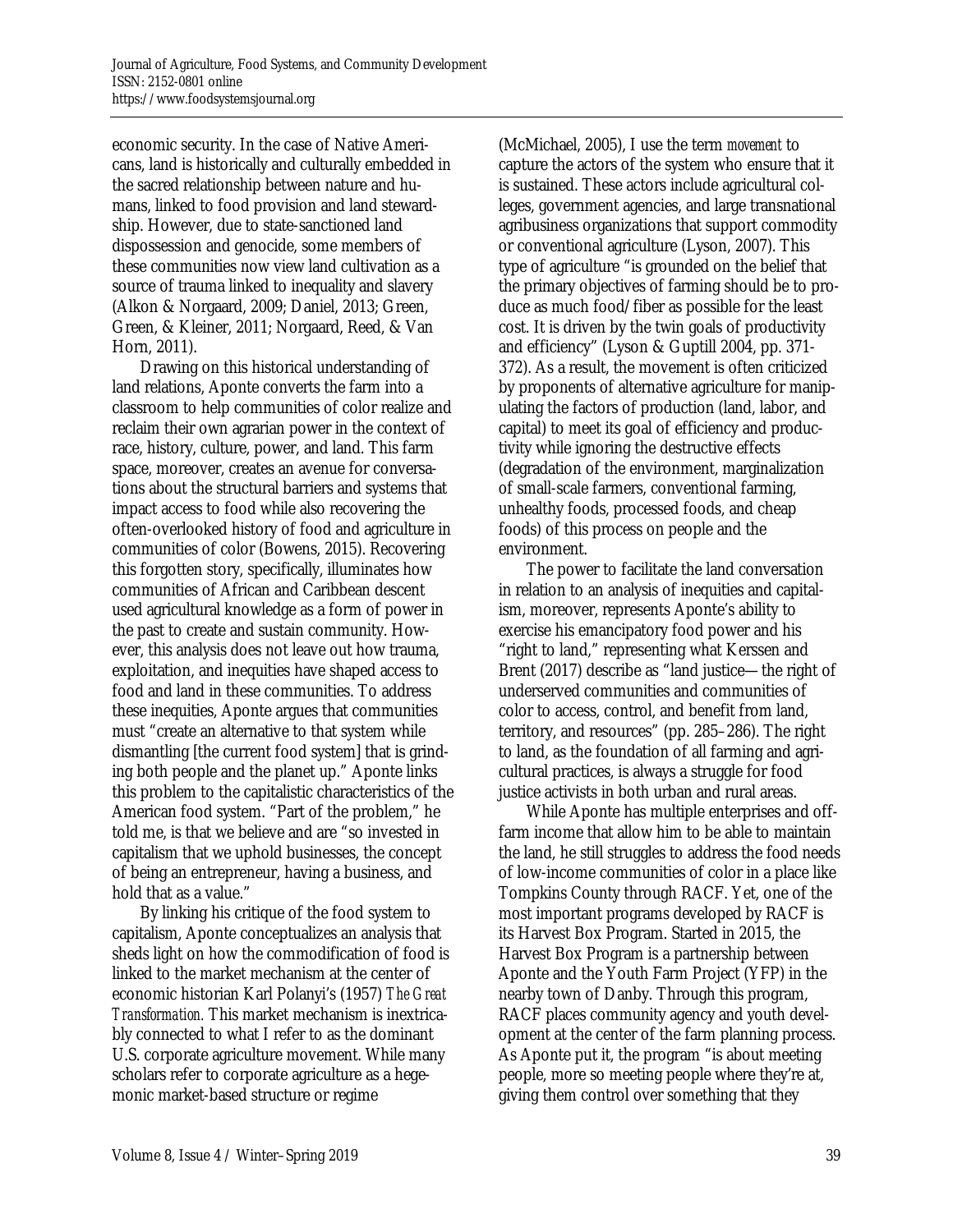should have control over—their food system." Even before a seed is placed in the ground each year, community participants fill out a brief questionnaire asking them to indicate the types of vegetables they would like the program to produce and the price point at which they would be willing to purchase them. Then their recommendations are integrated into the larger growing plan of the farm alongside staple crops such as collard greens, cabbage, kale, watermelon, and fresh herbs. While all community food needs are not met through this single program, community members are able to choose the types of food they would be willing to purchase in their box.

 Each harvest box includes a weekly share of 5– 8 pounds (2.3–3.6 kg) of local, fresh, and nutritious foods at US\$12 per box, unlike the community supported agriculture (CSA) model, which provides seasonal shares that are paid for prior to the growing season. Participants can access this program at locations where low-income people and people of color are usually found, such as Pete's Grocery and Deli, John's Convenience store, the Southside Community Center, Titus Towers, and McGraw House in downtown Ithaca. For communities outside of Ithaca in the greater Tompkins County area, who lack the infrastructure or transportation to access local fresh foods, the harvest box is also accessible through the YFP's mobile market stand. By bringing food directly to these communities, Aponte and YFP seek to provide a sense of dignity for participants. This program reflects a type of emancipation from the county's local food scene which McMichael and Morarji (2010) describe as "not simply about access to resources, but also the terms of access" (p. 240).

 As a result, the Harvest Box Program is "not quite a CSA," but re-imagines how the CSA model can work when community agency is placed at the center. The program enables the community to use its agency in deciding what foods it wants, where it wants to access them, and how much it is willing to pay for it. All funds generated by this program come from "the economic power of the community and based on the principle that everyone should have access to healthy, affordable food of their choosing and have the ability to make decisions on how that food is produced" (Youth Farm

Project, "Harvest Box," n.d., para. 1). Moreover, the program provides an avenue for low-income people and people of color to actively resist the dominant local food movement in the area, not through direct confrontation, but through alternatives that reflect their needs and realities. In this way, by placing community food needs at the center of the farm and the farm planning process, RACF articulates as a vision and strategy of building emancipatory food power intertwined with a structural understanding of inequality that perpetuates inadequate access to food and agriculture. This vision includes a historical analysis that positions people of color in the context of land relations that provide beneficial outcomes and empowerment.

# **Conclusion**

In this paper, I juxtaposed the cases of FFC and RACF to explore how the dual process of food justice is navigated by black communities in historical and contemporary contexts. This exploration is important given that scholars and activists who work on issues of food justice tend to characterize the movement in the context of oppressive forms of food power while placing the building of emancipatory food power in the periphery. As stated at the outset of this paper, this dual process has origins in the Black Freedom Struggle during the civil rights era and is visible through the work of a small group of black food justice activists today. Both cases presented here illustrate this point. Although FFC was created over 40 years before RACF in a socially and historically distinct context, they share similar attributes in that both created autonomous rural farm spaces for black and other marginalized communities to grow food, resist inequality, and cultivate community agency. To do this, both farms and their programs were supported by community economic power and built on the philosophy of self-determination. Through these cases, I shed light on the analyses and programs at the foundation of both farms that enhance our understanding of emancipatory food power and the dual process of food justice. These analyses and programs focused on a vision and strategy of resistance to power struggles intertwined with a structural understanding of the inequalities that perpetuate inadequate access to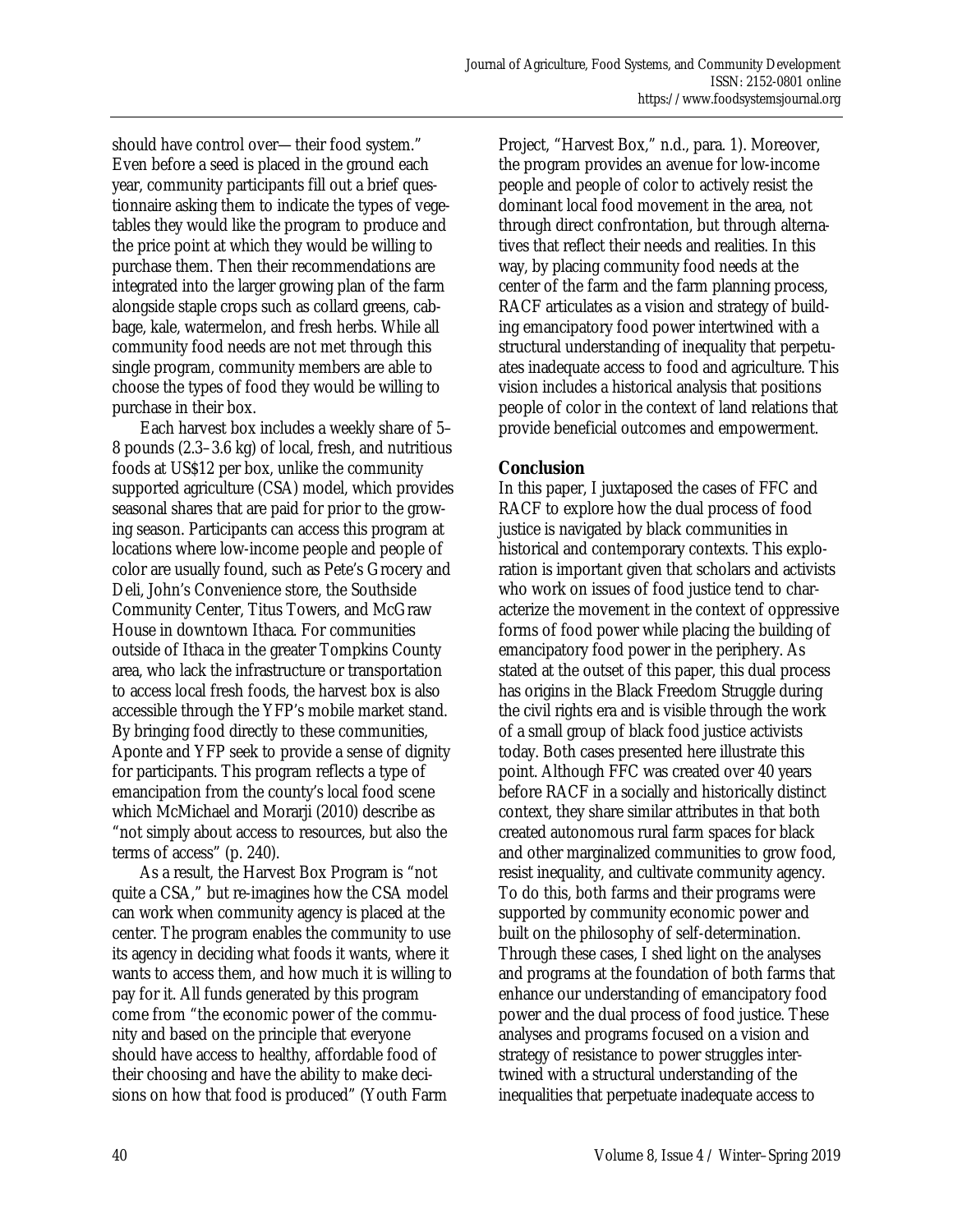food and agriculture.

 Moreover, the FFC and RACF cases enrich our understanding of the dual process of food justice. For example, seeing food justice articulated as a dual process in both cases sheds light on how food is used an entry point to facilitate a larger agenda of racial justice, self-determination, economic power, and community power. Whether the dual process of food justice is used to enhance the realities of poor black displaced sharecroppers in the 1960s in Sunflower County or today with lowincome communities of color in Tompkins County, clearly a food justice agenda uses food as an initial point to understand larger societal issues. Here, this agenda includes the project of reimagining and repositioning the importance of land to the food justice movement. Here, land is not just about access to property or a site to farm, but rather a reimagining of land relations in communities in which inequality has reshaped their view of land. For black communities, specifically, FFC and RACF designed their farm spaces as a way to use land as a form of empowerment. Within this farm space design, issues of race, self-determination, and economic power took center stage in the development of educational and food programs. Their uses of land as a space to both grow food and learn how to resist oppressive forms of food power illuminate how having access to the economic resources to access land can open the door to transforming how certain communities view land. I note that this project of reimagination is not isolated from that of gaining access to land or the necessary resources, political or economic, to obtain it. As Fannie Lou Hamer once said, "Give us food and it will be gone tomorrow. Give us land and the tools to work it and we will feed ourselves forever" (Freedom Farm Corporation, 1973). Here, Hamer suggests that food provision is only a temporary project if communities do not have the resources like land or economic power, which provides a way for us to think about how to sustain the movement going forward.

 While this article focused more on the emancipatory component of the dual process of food

justice, future research is needed. For instance, there is a need to explore and expand the analysis of food power and investigate other cases, both historical and contemporary, that could build additional understandings of emancipatory food power. As mentioned at the outset of this paper, this type of food power has been overshadowed by the oppressive forms of food power and neglected by both scholars and activists. Partly as a result, the food justice movement is currently at an impasse (Minkoff-Zern, 2017) and many are actively engaged in conversations about the future of the movement (White, 2017b). Activists such as Aponte, alongside others like Karen Washington of Rise and Root Farm in Upstate NY, Malik Yakini of D-Town Farms in Detroit, and Leah Penniman of Soul Fire Farm in Grafton, NY, are raising "questions about using resources and unearthing missing voices in agriculture" (2017b, p. 21), sociologist Monica White argues. Therefore, to contribute to these conversations, I propose that activists and scholars position an analysis that considers this dual process of food justice at the core of the movement's organizing framework. This dual move related to power gives a way to understand not only contemporary instances of food justice, but also the long history of the movement in marginalized communities, especially black communities in the U.S. Thus, this new way of thinking about food power illustrates the use of food power as an analytic to understand and interpret contemporary and historical instances of food justice; extends narratives of the movement beyond a sole focus on oppressive forms of food power; and provides insights that illuminate the possibilities of the movement in the future to include race, land, self-determination, and economic autonomy.

### **Acknowledgments**

I would like to sincerely thank Dr. Scott Peters in the Department of Development Sociology at Cornell University, Rafael Aponte of Rocky Acres Community Farm in Freeville, New York, and the anonymous JAFSCD reviewers for comments and suggestions on earlier drafts of this manuscript.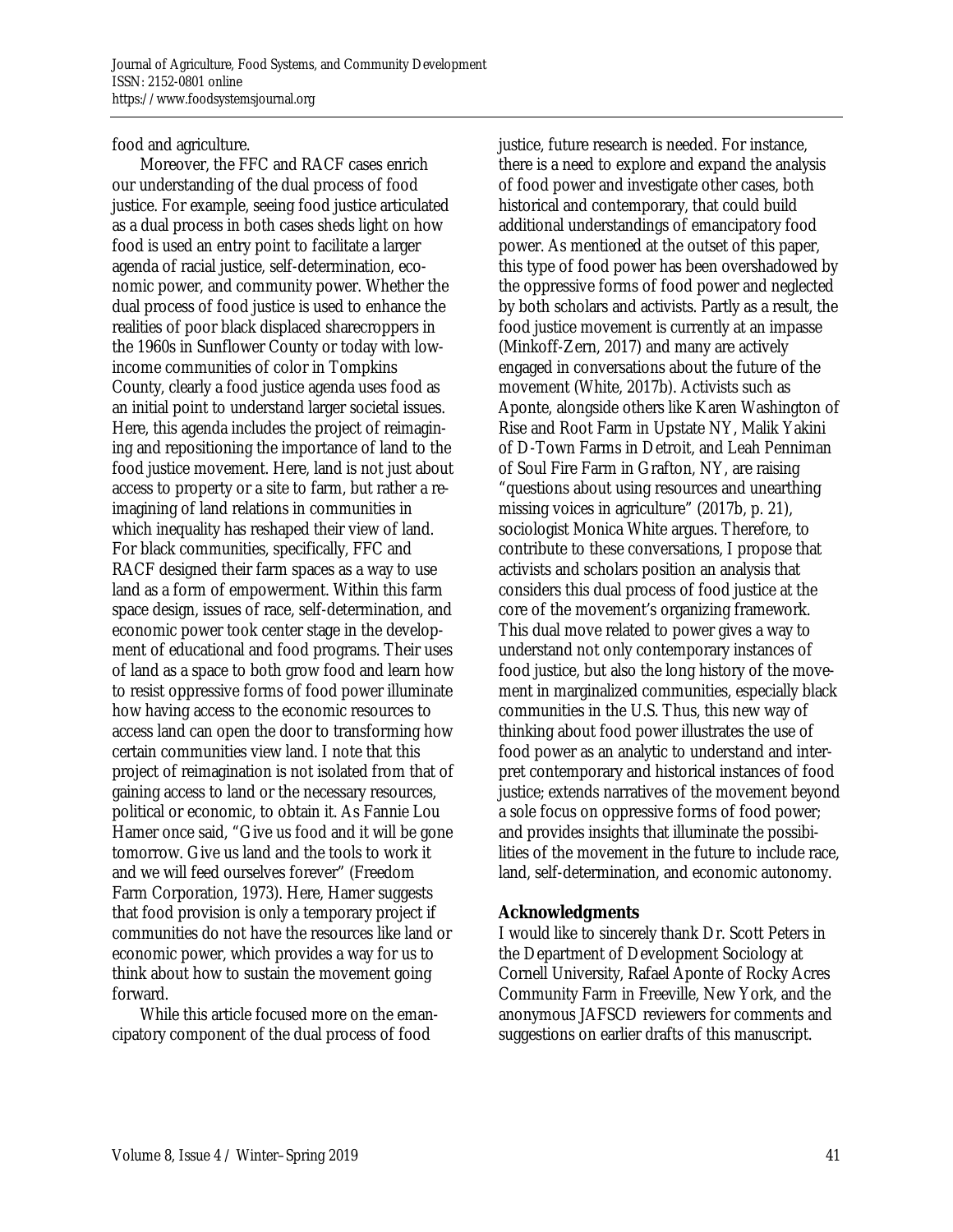#### **References**

- Alkon, A. H, & Guthman, J. (2017). Introduction. In A. Alkon & J. Guthman (Eds.), *The new food activism: Opposition, cooperation, and collective action* (pp. 1–28)*.* Oakland: University of California Press. https://doi.org/10.1525/california/9780520292130.003.0001
- Alkon, A. H., & Norgaard, K. M. (2009). Breaking the food chains: An investigation of food justice activism. *Sociological Inquiry, 79*(3), 289–305. https://doi.org/10.1111/j.1475-682X.2009.00291.x
- Asch, C. M. (2008). *The senator and the sharecropper: The freedom struggles of James O. Eastland and Fannie Lou Hamer.* Chapel Hill: University of North Carolina Press.
- Beckford, B. (2015). *What Ferguson means for the food justice movement: Introduction.* WhyHunger Food Justice Voices. Retrieved from https://issuu.com/whyhunger/docs/what\_ferguson\_means\_for\_the\_food\_ju
- Bowens, N. (2015). *The color of food: Stories of race, resilience, and farming.* Gabriola Island, British Columbia, Canada: New Society Publishers.
- Daniel, P. (2013). *Dispossession: Discrimination against African American farmers in the age of civil rights.* Chapel Hill: University of North Carolina Press.
- Freedom Farm Corporation (1973, March). Freedom Farm Corporation Status Report and Request for Funds. [Report]. Fannie Lou Hamer Papers (1917–1977), 1966–1978 [microform] (Box 3212), Mississippi Department of Archives and History, Jackson, MS, accessed June 13, 2017.
- Glennie, C., & Alkon, A. H. (2018). Food justice: Cultivating the field. *Environmental Research Letters, 13*(7), 073003. https://doi.org/10.1088/1748-9326/aac4b2
- Green, J. J., Green, E. M., & Kleiner, A. M. (2011). From the past to the present: Agricultural development and black farmers in the American south. In A. Alkon & J. Agyeman (Eds.), *Cultivating food justice: Race, class, and sustainability* (pp. 47–64). Cambridge, Massachusetts: MIT Press.
- Gross, A., & Feldman, T. (2015). "We didn't want to hear the word 'calories'": Rethinking food security, food power, and food sovereignty—Lessons from the Gaza closure. *Berkeley Journal of International Law, 33*(2), 379–441. https://doi.org/10.15779/Z38JW1T
- Gundersen, C., A. Dewey, A. Crumbaugh, M. Kato & Engelhard, E. (2018). *Map the meal gap 2018: Child food insecurity in New York by county in 2016*. Feeding America. Retrieved from https://www.feedingamerica.org/research/map-the-meal-gap/2016/child/NY\_AllCounties\_CDs\_CFI\_2016.pdf
- Hamer, F. L. (1971). *Typescript of speech If the Name of the Game is Survive, Survive by Fannie Lou Hamer.* Hamer (Fannie Lou Townsend) Collection (T/012, Box 1, Folder 3). Mississippi Department of Archives and History, Jackson, Mississippi.
- Hislop, R. (2015). Reaping equity: A survey of food justice organizations in the U.S.A. (Unpublished master's thesis). Department of Plant Sciences, University of California, Davis, Davis, California.
- Howerton, G., & Trauger, A. (2017). "Oh honey, don't you know?" The social construction of food access in a food desert. *ACME: An International Journal for Critical Geographies, 16*(4), 740–760.
- Kerssen, T. M., & Brent, Z. W. (2017). Grounding the U.S. food movement: Bringing land into food justice. In A. H. Alkon & J. Guthman (Eds.), *The new food activism: Opposition, cooperation, and collective action* (pp. 284–315). Oakland: University of California Press. https://doi.org/10.1525/california/9780520292130.003.0012
- Lee, C. K. (2000). *For freedom's sake: The life of Fannie Lou Hamer*. Champaign: University of Illinois Press.
- Luck, L., Jackson, D., & Usher, K. (2006). Case study: A bridge across the paradigms. *Nursing Inquiry, 13*(2), 103–109. https://doi.org/10.1111/j.1440-1800.2006.00309.x
- Lyson, T. A. (2004). *Civic agriculture: Reconnecting farm, food, and community*. Lebanon, New Hampshire: University Press of New England.
- Lyson, T. A. (2007). Civic agriculture and the North American food system. In. C. C. Hinrichs & T. A. Lyson, *Remaking the North American food system: Strategies for sustainability* (pp. 19–32). Lincoln: Univesity of Nebraska Press.
- Lyson, T. A., & Guptill, A. (2004). Commodity agriculture, civic agriculture and the future of U.S. farming. *Rural Sociology*, *69*(3), 370-385.https://onlinelibrary.wiley.com/journal/15490831
- McDonald, B. L. (2017). *Food power: The rise and fall of the postwar American food system*. New York, New York: Oxford University Press. https://doi.org/10.1093/acprof:oso/9780190600686.001.0001